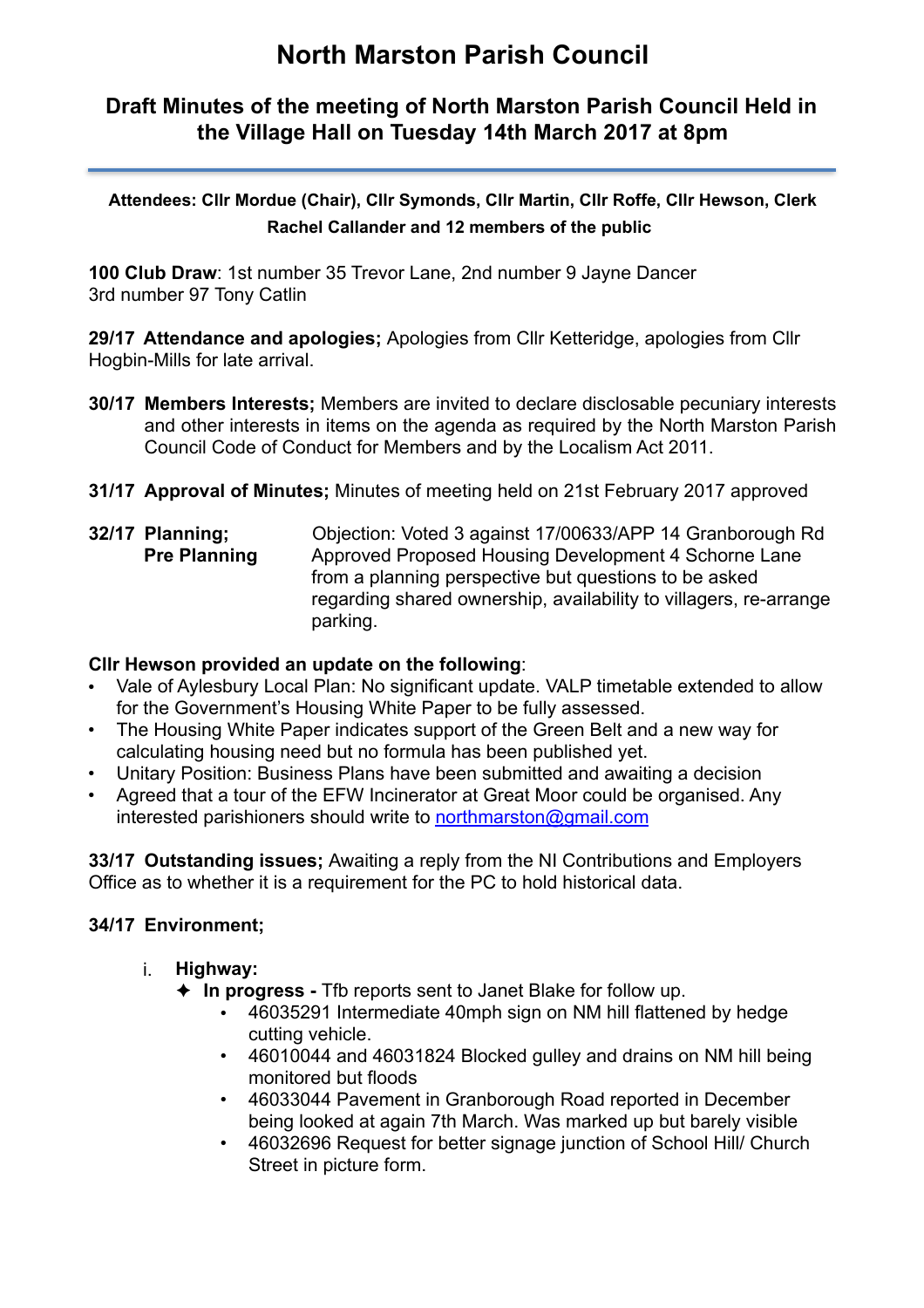- $\triangleleft$  Traffic Calming in the village
	- Resolved: MVAS locations in order of priority
	- (1) Quote accepted for new MVAS location along Portway outside 51,
	- (2) an extension pole, provided by Tfb at no cost, to be added to the existing pole outside 49, with 30mph sign, to accommodate a MVAS unit.
	- (3) an extension pole, provided by Tfb at no cost, to be added to the existing pole coming into the village from Oving with 30mph sign to accommodate a MVAS unit.
	- Agreed to request another MVAS location closer to the gates of NM on Granborough Road
	- Agreed to look at purchasing another MVAS unit for the village
	- Confirmed LAF MVAS unit is in Newton Longvilles possession. Cllr Symonds following up
	- Resolved: Request Tfb supply road markings on the 3 entires to NM. One free set of road markings has already been confirmed by Tfb
	- Approved: Speed Awareness Competition will be circulated to all children in the village and 2 prizes will be awarded - Junior and Senior school. Votes will take place at AGM on 11th April.
	- Resolved: Additional lighting along Portway could not be agreed by residents and therefore decision to invest in MVAS.

# ii. **Footpaths**:

- ✦ Resolved: Footpath 6 has been restored
- ✦ Resolved: Footpath 4 will be maintained.

# **iii. Hedges/Village Upkeep**

- ✦ Resolved:Hedge down Quainton Road opposite 31-39 has been cut
- ✦ Resolved: Quote was approved for clearing undergrowth at bottom of NM Hill and will be actioned in 2017/18
- ✦ Resolved: Quote to mend Village gate at Selme's Farm approved.
- ✦ Lighting: Resolved: No.3 light mended

# **Parish Action Plan/Projects:**

- i. Playground: Confirmed proposed plans and quotes are work in progress. A Project Manager will be appointed from the village to set up a Working Group to report to the PC for this project. Any persons interested to contact the clerk on [northmarston@gmail.com.](mailto:northmarston@gmail.com)
- ii. Confirmed the Pond restoration will not be covered by Berryfields S106 mitigation funding which is now being used on proposed projects in and around Berryfields on a more grandiose scale than our village pond. However funding of around £500 may be found from the biodiversity pot.
- iii. Pond: Resolved- George Cheshire's quote £2600 + VAT has been approved to restore the pond in line with recommendations from AVDC Green Spaces Officer.

# **Village Hall:**

- i. Village Hall extension: Resolved a Contractor will be appointed to start in the School Summer holidays
- ii. Agreed fire door in Schorne Room is necessary and quotes will be obtained.
- iii. Resolved: Risk assessments for the village hall should be written and reviewed annually.
- iv. Confirmed quotes for the Schorne Floor are being actioned.
- v. Confirmed architect coming back with a plan for a disabled toilet in the Schorne Room.